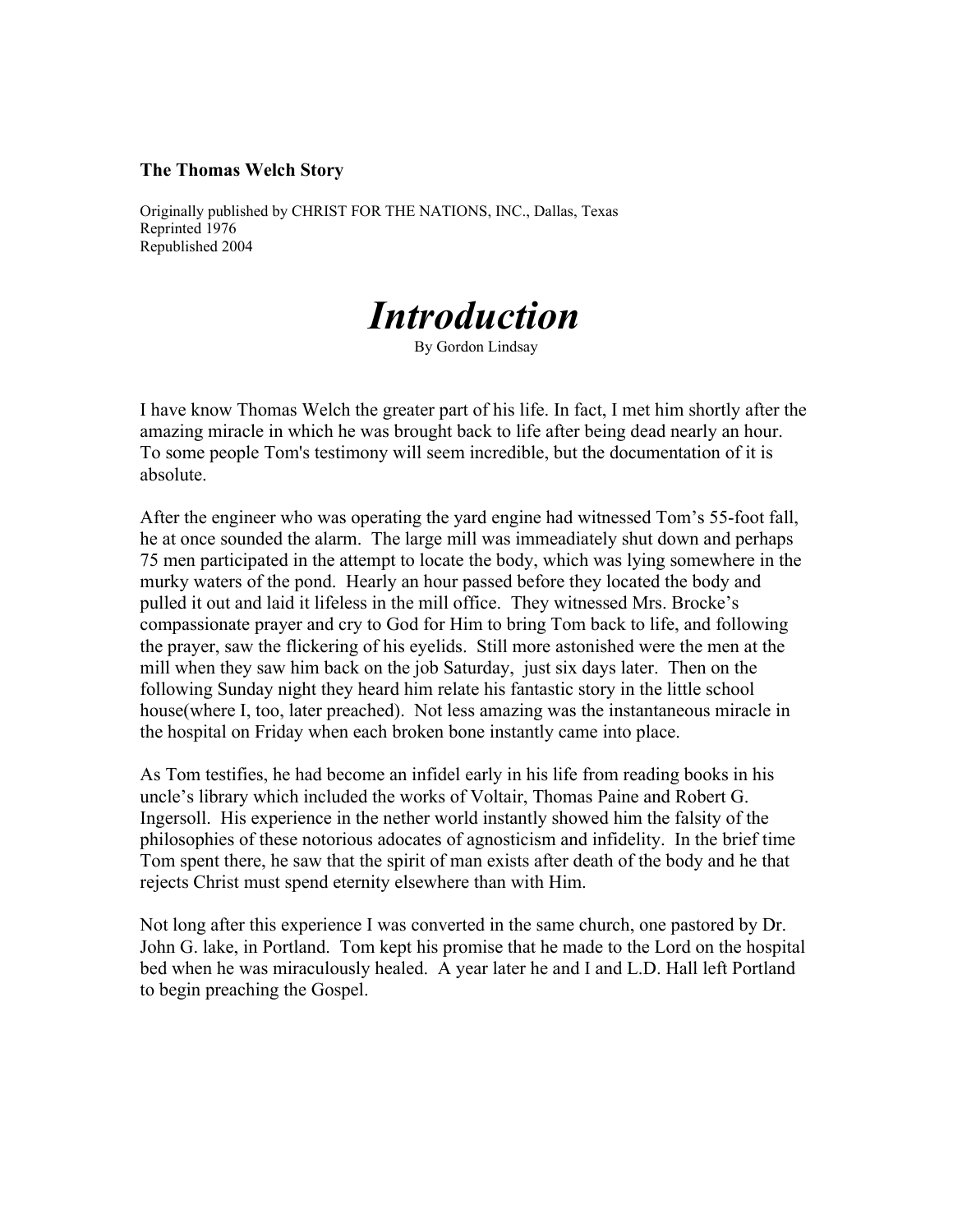# *Oregon's Amazing Miracle*

By THOMAS WELCH



### **CONTENTS**

| <b>CHAPTER 1</b><br>Oregon's Amazing Miracle             |    |
|----------------------------------------------------------|----|
| <b>CHAPTER II</b><br><b>Back To Work Saturday</b>        | 13 |
| <b>CHAPTER III</b><br>A Day Never To Be Forgotten        | 15 |
| <b>CHAPTER IV</b><br>What I Saw During The Hour Of Death | 19 |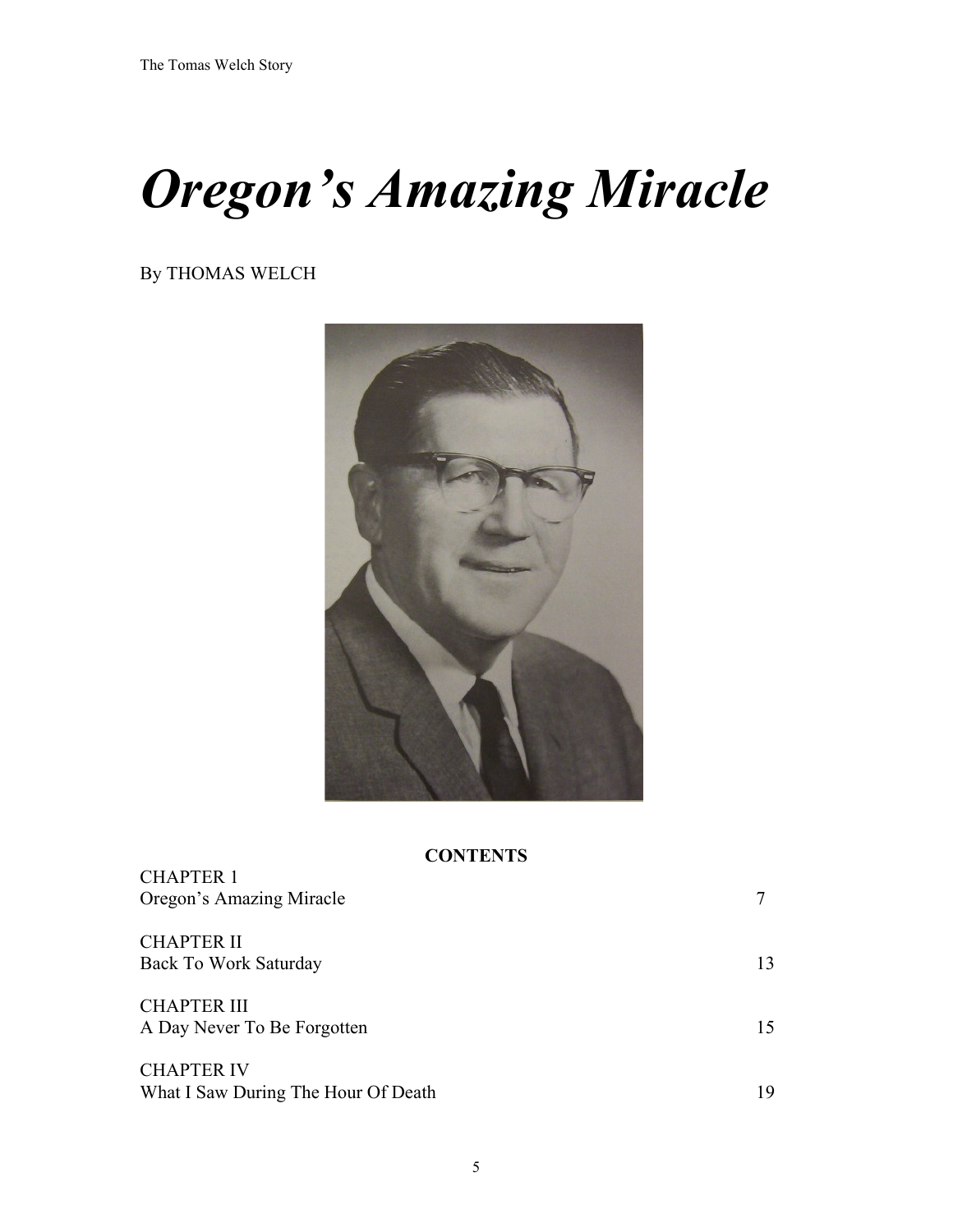#### CHAPTER I

### *Oregon's Amazing Miracle*

The testimony you are about to read is true in every detail. God alone knows why it happened to me, and why I was chosen to be this kind of witness to the grace and love of Jesus Christ in this  $20<sup>th</sup>$  century. I am indebted to Jesus beyond measure for what He did for me, and my only desire now is to be faithful and true to Him.

I find great satisfaction in living for Christ and in being a witness to His saving and healing power. As Hebrews 13:5-8 declares: "For He hath said, I will never leave thee, nor forsake thee. So that we may bodly say, The Lord is my helper, and I will not fear what man shall do unto me. Jesus Christ the same vesterday, and today, and forever."

I was born and raised in Northern Alberta Canada, and was the oldest of four children. My father passed away and was buried on my eleventh birthday. Four months later my mother died and left us orphans, to be taken care of by others. Death is very final. It takes away from us the ones we need and separates us from the ones we love the most, and all we have left are memories. Our home was a happy home. No matter how kind others may be, they can never fully take the place of mother and dad, especially when you were old enough to remember all the things about them that were different from everyone else. I don't remember ever hearing my parents quarrel. If they did, it never occurred in our presence. I am sure they loved each other and I know they loved us children.

Mother's father, my grandfather was a school teacher and a Lutheran minister of the old circuit rider school. All were pioneers in a very real sense. As children, we understood what the word *obedience* meant. Confirmation in the Lutheran church we accepted as an essential part of our education.

After mother's death I went to live with her brother, Uncle Sam, and Aunt Julia. She was a real fine person and treated me like her very own. I shall always be grateful to both of them for their kindness and love to me.

As life went on many things changed. God moves in mysterious ways. In the year of my eighteenth birthday, a very close friend and neighbor, Fin Brocke, and his wife left Canada and moved to Portland, Oregon. Mrs, Brocke was sick a lot of the time and no doubt they thought a change would help her physically.

As time passed by, we heard they had suddenly become very religious and were going to church every night, that Mrs. Brocke had been healed by prayer, and many other things that were hard to believe, knowing them like I did.

So when harvest had been gathered and the threshing season was over, a friend of mine and I decided to come to Portland and see for ourselves what this was all about. Surely at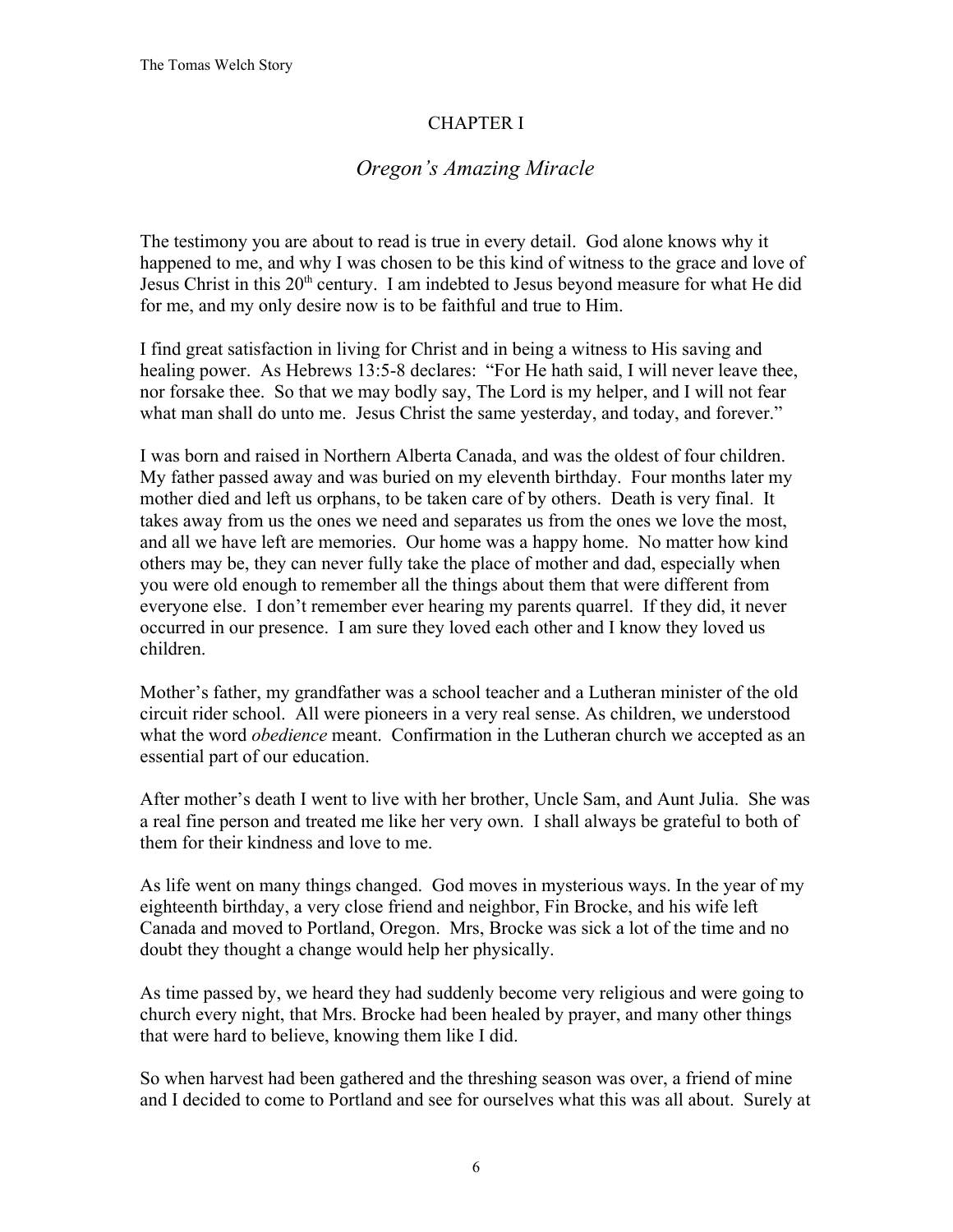this point in my life God was directing my steps. For various reasons I had become very hard and critical of all religions, though I will not take the time or space here to go into this part of the story.

The Bible says, "God is Love." This I know is surely true, and it is very possible that no human intelligence will ever comprehend the magnitude of the love of God until we are living with Him in eternity. At this point in my life my steps were being turned toward the very thing I had been trying so hard to avoid. My friend and I left Canada for Oregon to see for ourselves and on November 24, 1923 we arrived at the Brocke home in Portland.

We found that everything we had heard was true. They told us they had accepted Christ as their Saviour and that Mrs. Brocke ahd been by prayer and faith. They certainly were a changed man and woman!

I listened to their story and was very impressed. I went to church with them many times. I liked the minister, the Rev. John G. Lake. He was a marvelous preacher, an exmissionary to South Africa and a world traveler, that preached a messge of love and power to heal and deliver from sin, bondage and sickness all who would believe. I enjoyed what I heard and I was glad for what had taken place in the lives of the Brockes, but nothing in me ever responded to what I had seen or heard. I was dead inside to the Spirit. Certain influences in my early teens had hardened my heart and mind. I had come to some conclusions about god and the Bible, the Lutheran doctrine on infant baptism, and so on, until I felt that if there was a God at all I was as good as He.

The Gospel that Dr. Lake preached was wonderful if it were true, but I never could believe it was for me. The influences of the past were too strong to dismiss, even though I would have liked to believe this.

I stayed on through the winter with the Brockes. He was the chief engineer at the Bridl Veil Lumber Company on Larch Mountain, thirty miles east of Portland. That was a large steam-operated sawmill and logging company, which employed over 150 men in the combined operations. The Brockes had a home in Portland and also a place at the mill.

The 1<sup>st</sup> of July, 1924 I got a job as engineer's helper with Mrs. Brocke. Now, what I am about to tell happened on Monday, the day I started working at the mill, at one-thirty in the afternoon. We were sawing "Jap squares," which in turn were flumed down the mountain in a trough filled with running water to the planer on the Columbia River, in the town of Bridal Veil. The stream that supplied the mill with water had a dam across it to provide water for the boilers, the log pond, and the flume to carry the lumber to Bridal Veil, a distance of four miles down the mountain.

The trestle over this dam was 55 feet above the water. I went out on the trestle to straighten out some timbers which were crossed and not moving on a conveyor. Suddenly I fell off the trestle and tumbled down between the timbers and into the pond,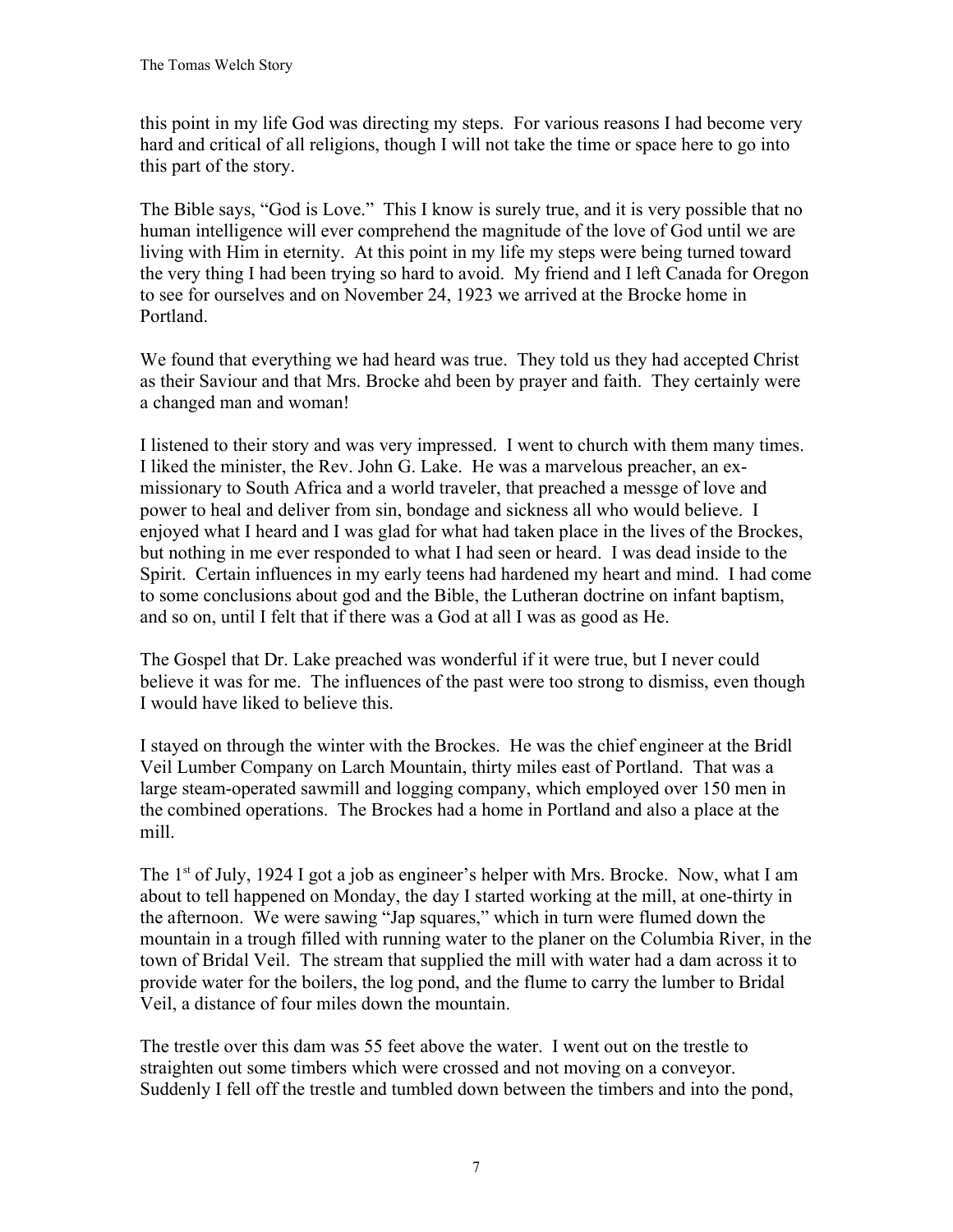which was 10 feet deep. An engineer sitting in the cab of his locomotive unloading logs into the pond saw me fall. I landed on my head on the first beam 30 feet down, and then tumbled from one beam to another until I fell into the water and disappeared from his view.

There were 70 men working in and around the mill at that time. The mill was shut down then and every available man was called to search for my body, according to the testimonies of these men. The search went on for forty-five minutes to one hour before I was finally found by M.J.H. Gunderson, who has written his own account of this to verify the facts of this testimony.

Here is related my experience with death, the things I saw nd heard and did during this hour the men were searching the waters of the pond for my body:

I was dead as far as this world is concerned. But I was alive in another world. There was no lost time. I learned more in that hour out of my body than I could ever learn while in this body. All I remember is falling over the edge of the trestle. The locomotive engineer watched me go all the way down into the water.

The next thing I knew I was standing near a shoreline of a great ocean of fire. It appeared to be what the Bible says it is in Revelation 21:8: "the lake which bureth with fire and brimestone." This is the most awesome sight one could ever see this side of the final judgment.

I remember more clearly than any other thing that has ever happened to me in my lifetime every detail of every moment, what I saw and what happened during that hour I was gone from this world. I was standing some distance from this buring, turbulent, rolling mass of blue fire. As far as my eyes could see it was just the same. A lake of fire and brimstone. There was nobody in it. I was not in it. I saw other people whom I had known that had died when I was thirteen years old. One was an uncle of mine who died of consumption when I was thirteen. Another was a boy I had gone to school with who had died from cancer of the jaw that had started with an infected tooth while he was just a young lad. He was two years older than I. We recognized each other, even though we did not speak. They too, were looking and seemed to be perplexed and in deep thought, as though they could not believe what they saw. Their expressions were those of bewilderment and confusion.

The scene was so awesome that words simply fail. There is no way to describe it except to say we were eyewitnesses now to the final judgment. There is no way to escape, no way out. You don't even try to look for one. This is the prison out of which no one can escape except by Divine intervention. I said to myself in an audible voice, "If I had known about this I would have done anything that was required of me to escape coming to a place like this." But I had not known.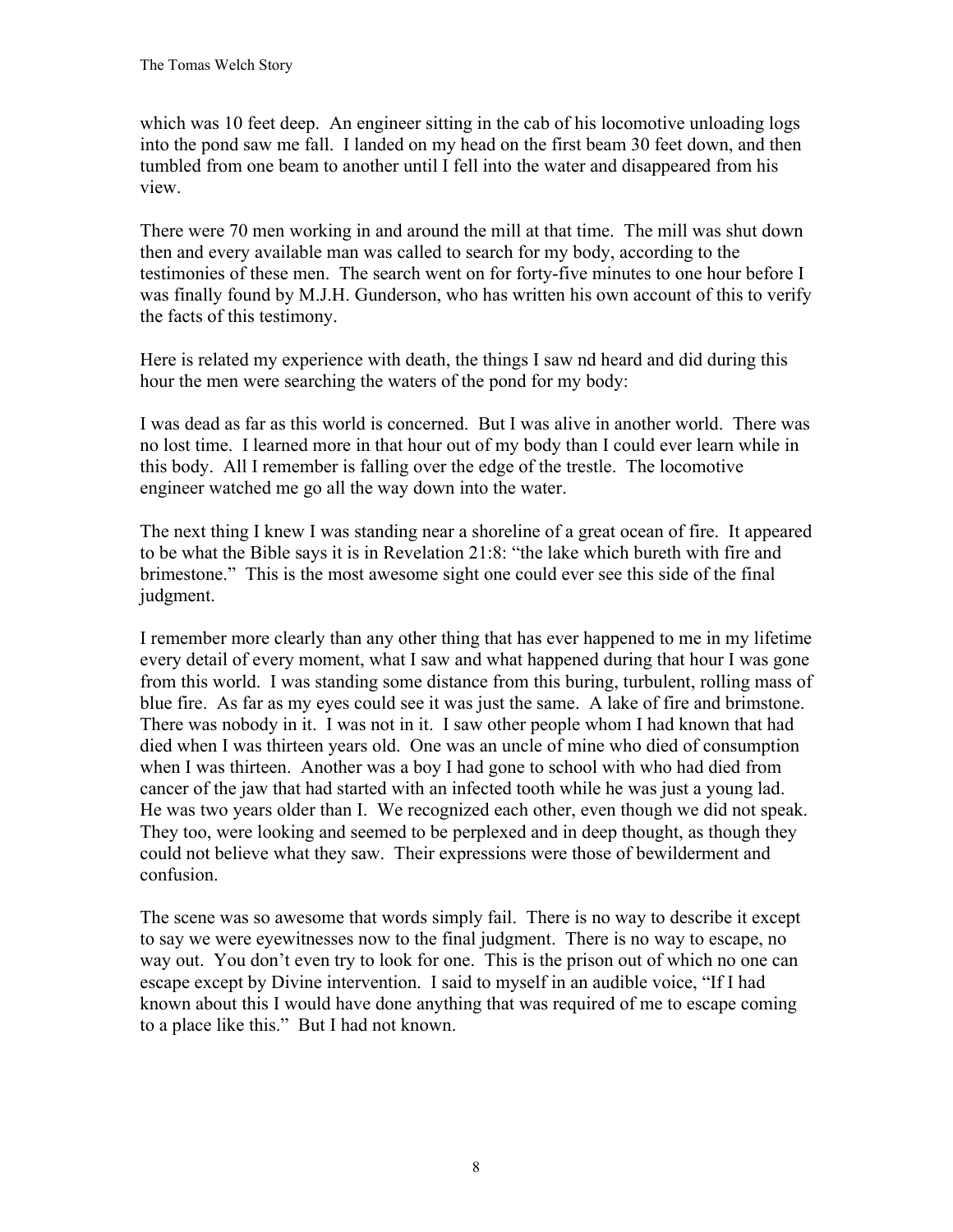As these thoughts were racing through my mind, I saw another man coming by in front of us. I knew immediately who He was. He had a strong, kind, compassionate face, composed and unafraid, Master of all He saw. It was Jesus Himself.

A great hope took hold of me and I knew the answer to my problem was this great and wonderful Person who was moving by me there in this prison of lost confused judgmentbound souls. I did not do anything to attract His attention. I said again to myself, "If He would only look my way and see me, He could rescue me from this place because He would know I never understood it was like this. He would know what to do." He passed on by and it seemed as though He would not look my way, but just before He passed out of sight He turned His head and looked directly at me. That is all it took. His look was enough.

In seconds I was back and entering into my body again. It was like coming in through the door of a house. I could hear the Brockes praying minutes before I could open my eyes or say anything. I could hear and I understood what was going on. Then suddenly life came into my body and I opened my eyes and spoke to them.

It's easy to talk about and describe something you have seen. I know there is a lake of fire because I have seen it. I know Jesus Christ is alive in eternity. I have seen Him. The Bible states in Revelation 1:9-11: "I, John…was in the Spirit on the Lord's day, and I heard behind me a great voice, as of a trumpet, saying, I am Alpha and Omega, the first and the last, and, what thou seest, write in a book."

Among the many things John saw was the judgment, and he describes it in Revelation 20 as he saw it. In verse 10 he says: "And the devil that deceived them was cast into the lake of fire." Again in Revelation 21:8, John says he saw the "lake which burneth with fire and brimstone." This is the lake I saw, and I am certain of this one thing, that in the end of this age at the final judgment every corrupt thing in this universe will ultimately be cast into this lake and be forever destroyed.

I thank God for people who can pray. It was Mrs. Brocke I heard praying for me. She said, "Oh God, don't take Tom; he is not saved." Presently I opened my eyes and said to them, "What happened?" I had not lost any time; I had been gone somewhere and now I was back. Soon after this an ambulance arrived and I was taken to the Good Samaritan Hospital in Portland.

I arrived there just before six o'clock in the evening, was taken into surgery and my scalp was sewn with many stitches. I was put in the intensive care ward. There was really not much the doctors could do. It was simply a matter of wait and see. I had no pain and my mind was very clear. A special nurse was assigned to stay with me. Here is where I lay until Friday at 11:30 a.m.

During these four days and nights, I seemed to be in constant communication with the Holy Spirit. I relived the events of my past life and the things I had seen, such as the lake of fire, Jesus coming to me there, seeing my uncle and the boy I had been in school with,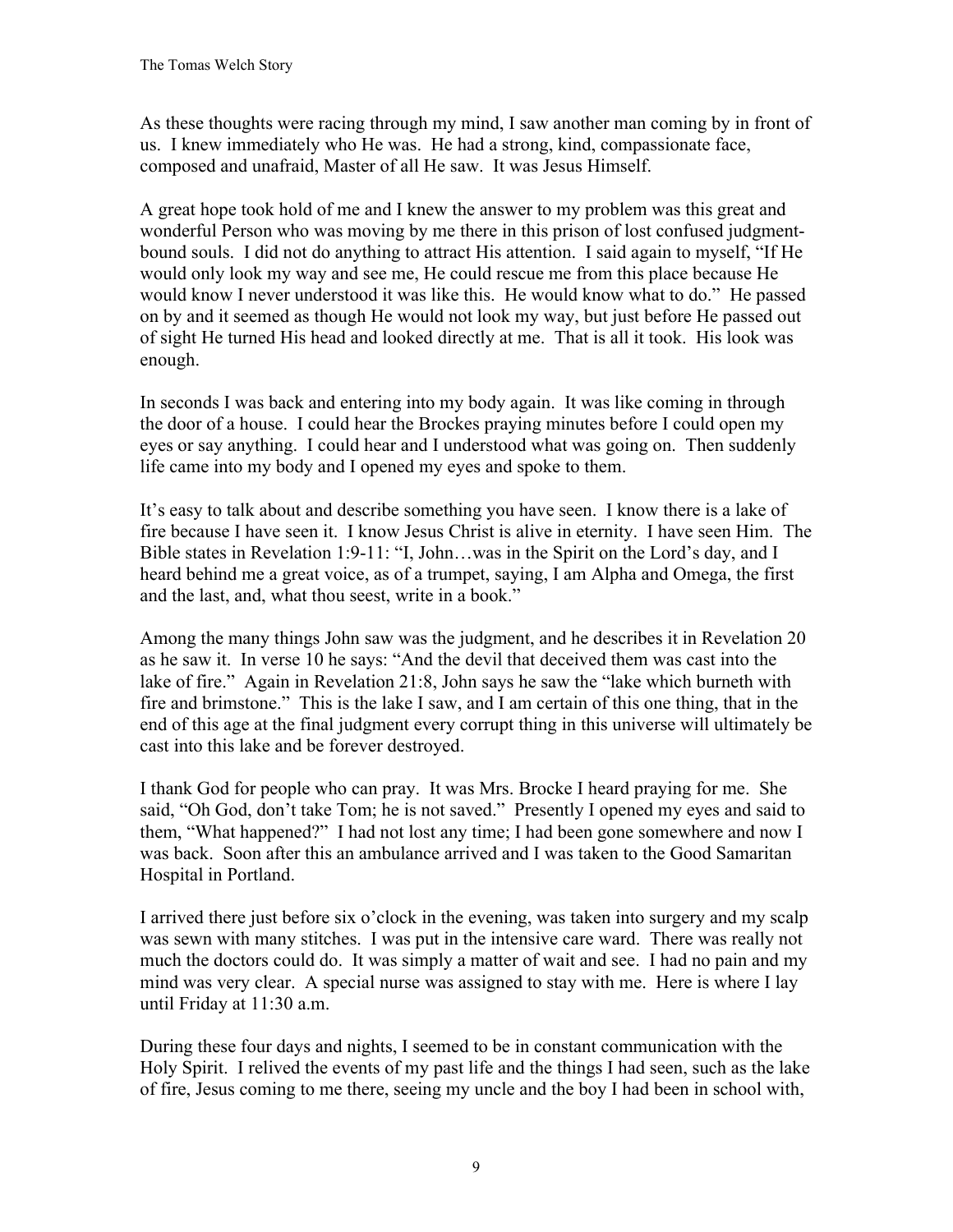and the coming back to life again. The presenceof God's Spirit was with me continually, and many times I spoke out loud to the Lord. The Holy Spirit helped me untangle my twisted philosophy until I understood what was really happening to me now. He showed me what had been wrong in the past, and he helped me to piece it all together until it made sense why this had happened to me. Then I began to ask God what He wanted in my life, what His will for me was.

By Friday morning my broken body was so stiff and sore I could hardly move at all. Then some time around nine o'clock the call of God came. The voice of the Spirit can be very real. He said to me, "I want you to tell the world what you saw, and how you came back to life." This was a hard decision for me to make. I knew nothing about this. How could I do it? Here I lay in the hospital bed barely able to move my right arm.

The supreme moment in my life had come. I will never forget this time of decision. At 11:30 a.m. I had made up my mind. I had no doubts. I asked the nurse to leave me alone. This she did very reluctantly, of course, because she knew I was helpless. But she went out.

Then I spoke out to the Presence of God that was there and said, "Lord, if this is what you want me to do, I'll do my best, but I cannot do it lying here. You will have to get me out of this place."

This doesn't sound much like a prayer, but I was talking to God now and making a very solemn commitment. Instantly a warm, wonderful feeling like a gently breeze hit the top of my head where I was hurt the worst and went on down through my body and out through my feet. I was instantly healed from head to foot. A suitcase with some clothing in it had been left by my bed earlier in the week. I dressed and left the room and hurried down three flights of stairs and was out on the street in possibly less than six minutes. The nurse never did come back in time to sound an alarm.

By this time I was afraid someone would see me and try to force me back into the hospital, because my head was all bandaged and I was a sight fit to scare anyone, but God was with me. A close friend of mine, Pete Burness, had a printing shop near the hospital. I had been there before and knew where it was, so I rushed to his place and safety. Pete did not seem too surprised when I went into his printing shop. Pete had been a soldier in World War I. He had learned to pray in the trenches. He had served with the Canadian Army under the British, and holds some of the highest medals for bravery they have to give. All he said to me was, "Well, I see you are out." His "calm" really helped me then. After some conversation he gave me the keys to his car and said, "Go down to the house in the car. I'll ride the streetcar home today. You can't imagine what you look like."

I drove down to his house. I caused quite a commotion at Pete's home when I went in. There were several people there and of course they could not believe what they saw when I came in. However, things quited down pretty soon and I went to a dresser in Pete's room to see what I looked like. My hair had been cut off on top, and there were stitches everywhere. I got all the bandages off and tried to comb what hair was left. The comb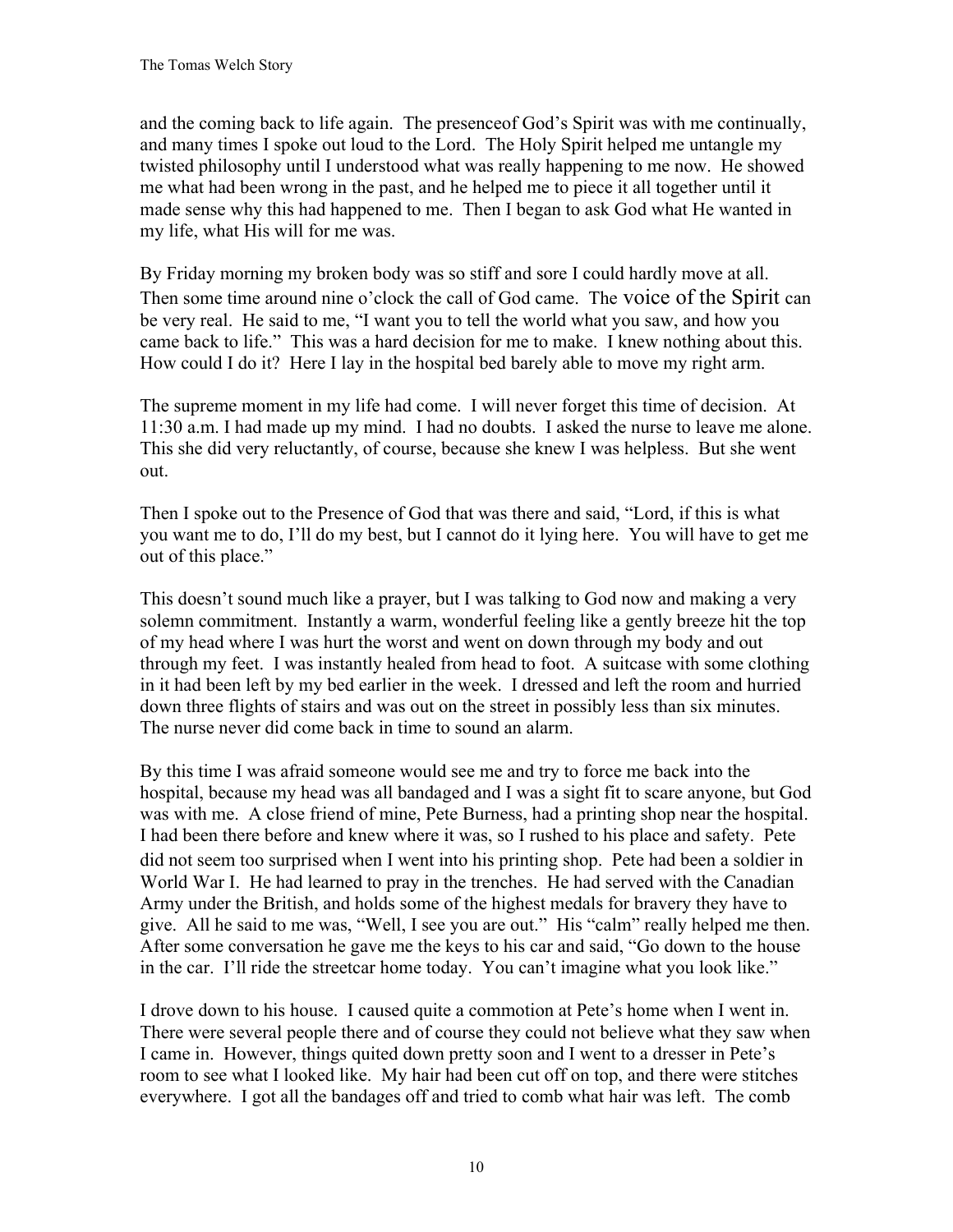caught in a stitch and it began to bleed. I heard some voice say these words, "You are not healed." My faith was being challenged. I stood there for several minutes looking at myself, and then I noticed pete's safety razor was lying there. I took the blade out and with a tweezers to hold the end of the stitches, I cut and pulled out every stitch. There was no more bleeding. I was really healed and this proved it to me.

I have learned since that time that you have to be very positive in your stand against all the negative suggestions that come to discourage your faith in a time like this. Our natural mind many times robs us of a supernatural victory. Believe God and act whether you understand it all or not.

After some time of cleaning up, I went downtown to see the doctor that had been coming to my hospital room, a Dr. Brewer. When I walked into his office and he saw me, he very quickly stood up. He looked so surprised and said, "Man what in the world are you doing here?" I did not answer that because I was not sure either. Then he asked, "Are you all right? How did you get out of the hospital?" I replied, "Doctor, I ran out. Maybe they don't know yet that I am gone." He said, "Tell me what happened."

I said, "Doctor, the lord has healed me and I am all right now." He came close to me and pushed on my ribs that were broken and asked me, "Didn't that hurt?" I replied, "No." It was true; there was no pain. "Well," he replied, "the Lord must have healed you. I am sure we did not. This is only four days and it takes from six weeks to two months for broken bones to heal when everything goes well." Then he asked, "Who removed the stitches from your head?" I said, "I did that myself," and told him about how I had done it.

Then I told him of how the Lord had dealt with me, how God had called me to go and tell this to the world. Among other things, I knew may would ask who my doctor was and this worried me because I was beginning to wonder what he would say. So I asked him, "What are you going to tell people who come to ask you about me?" He very simply said, "Well, if you say God healed you, then it must have been God that healed you because I know we did not. It has been only four days." I never have known who or how many did go see Dr. Brewer about me. Not once has anyone ever said he denied my testimony.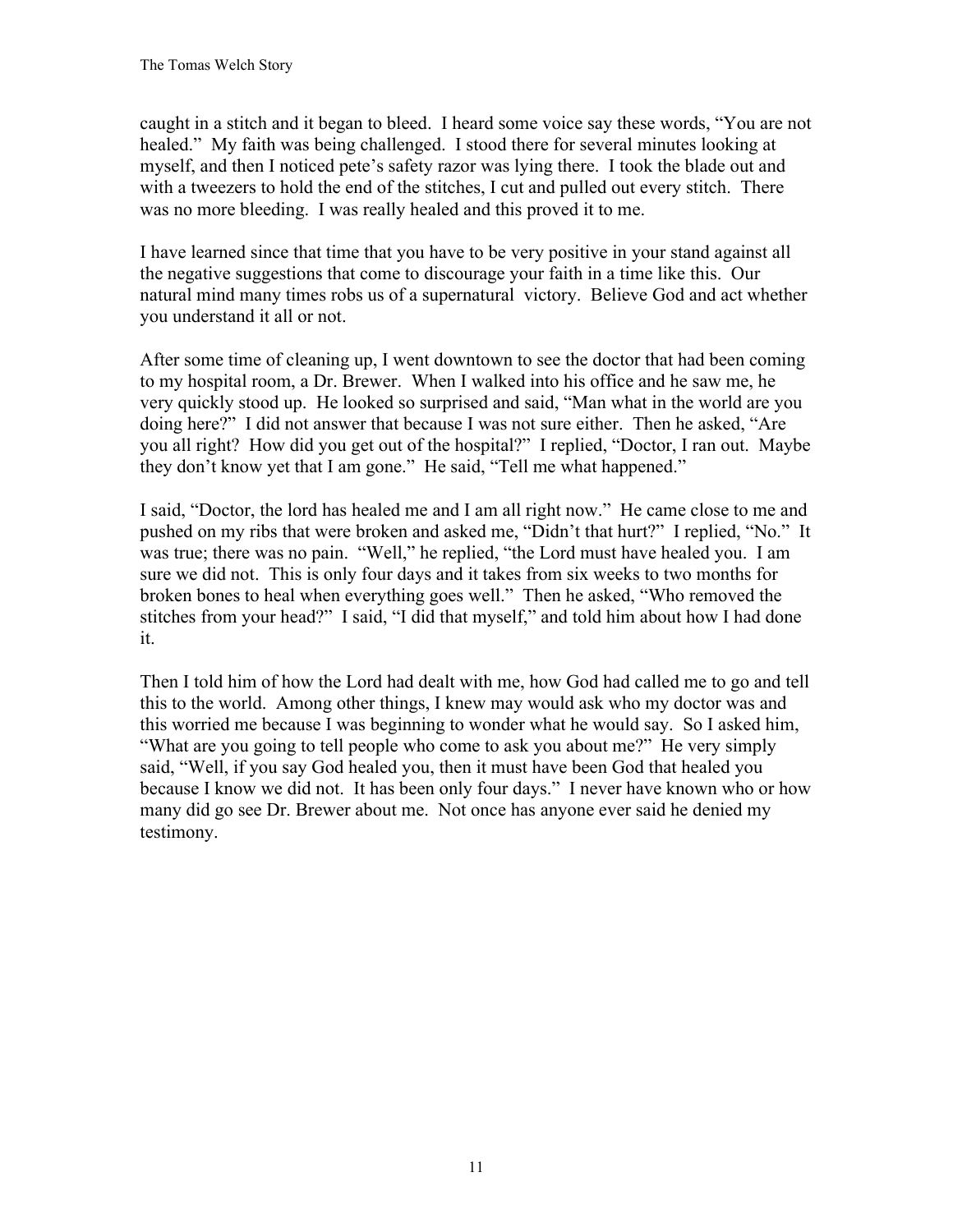### CHAPTER II

## *Back to Work Saturday*

Friday was surely a red-letter day for me. Saturday morning I was back at the Palmer Mill and on the job. Nobody seemed to want to work that day. They were watching me work. After some hours of this I got disturbed myself, and told them that if they wanted to hear all about my healing, we could meet at the schoolhouse on Sunday evening and I would tell them what I had seen and how I was healed. This was satisfactory with all these men. So the word went out that we would meet Sunday night at eight o'clock.

Sunday night as I approached the little schoolhouse, not far from where I had fallen, I saw a large crowd. It was getting dark. I almost panicked and ran, but again the Lord strengthened me and I went on in. Most of the people did not recognize me as I crowded my way to the front. Mr. Brocke sang a song and had prayer. My zero hour had arrived.

I was nervous and not sure of what I should do next. As I stood there, God helped me and for the first time in my life I felt the annointing of the holy Spirit to witness. It enveloped me like a cloud. This was the same Presence that had enabled me to walk out of the Good Samaritan Hospital. The same Presence had helped me to understand God's will for me to go and tell whoever would listen about what I had seen, and warn them of the judgment to come and tell them of the love of God for man that he might escape it.

Just seven days had gone by since all this had happened. This was my first time to face an audience. I stood there behind the teacher'' desk in a little schoolhouse. The very air seemed to be electrified, and as I opened my mouth to speak again the Presence of God settled over me and the Holy Ghost came in and filled me with His message.

I told the people what God had done, what I had seen during the time these same men were looking for my body in the pond. I knew nothing about the Bible, but the Holy Spirit speaking through me quoted much of the second and third chapters of the Prophecy of Nahum. Later that night, with the aid of a Bible concordance we were able to find what the Spirit had said concerning the day of His preparation, "The chariots shall justle one against another in the broad ways…" At that time I had no idea that what I was saying was in the Bible. It was not until Mr. Brocke searched it out that I later learned that it was. That of course was a sign to me of things to come concerning my own ministry.

I wish to emphasize here that the Baptism of the holy Spirit is the most essential part of any person's preparation for the ministry. Without Him we can do nothing. With Him, we can do all things. It is the Holy Ghost that convinces the world of:

1<sup>st</sup>, sin; then of righteousness and of judgment.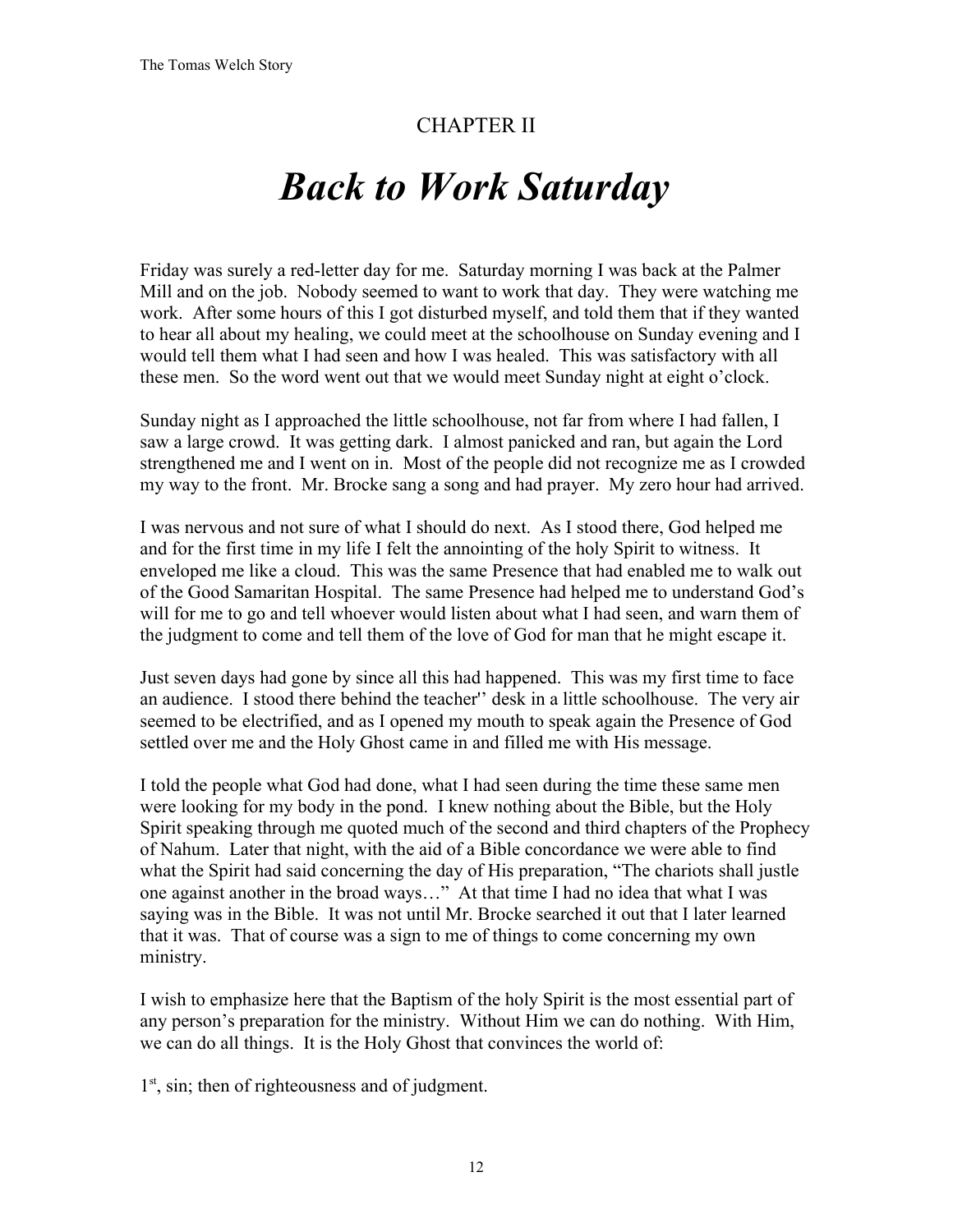St. John 16:9-11: "…Of sin because they believe not on me; of righteousness, because I go to my Father, and ye see me no more; of judgment, because the prince of this world is judged."

To be effective in bringing the message of salvation and deliverance to a lost world, one must be filled with the Holy Spirit.

Some have asked from time to time if I have ever had headaches or any of the aftereffects that usually follow this kind of injury. I never have had a headache in my life; my eyes and ears are almost perfect. I am still healed today.

The people who had played the most important role in this, of course, were Fin and Mabel Brocke. They had the faith and the courage to believe God for a miracle at a time and in a place of great need. They acted on instant notice and were rewarded by instant results.

Then there was Julius H. Gunderson, who found my body in ten feet of water when everyone else was giving up the search. He searched until he found me. God rewarded him, too, for his faith. Mr. Gunderson and fin and Mabel Brocke have written their testimonies of what happened that day and these testimonies are given here in their own words. Nothing has changed.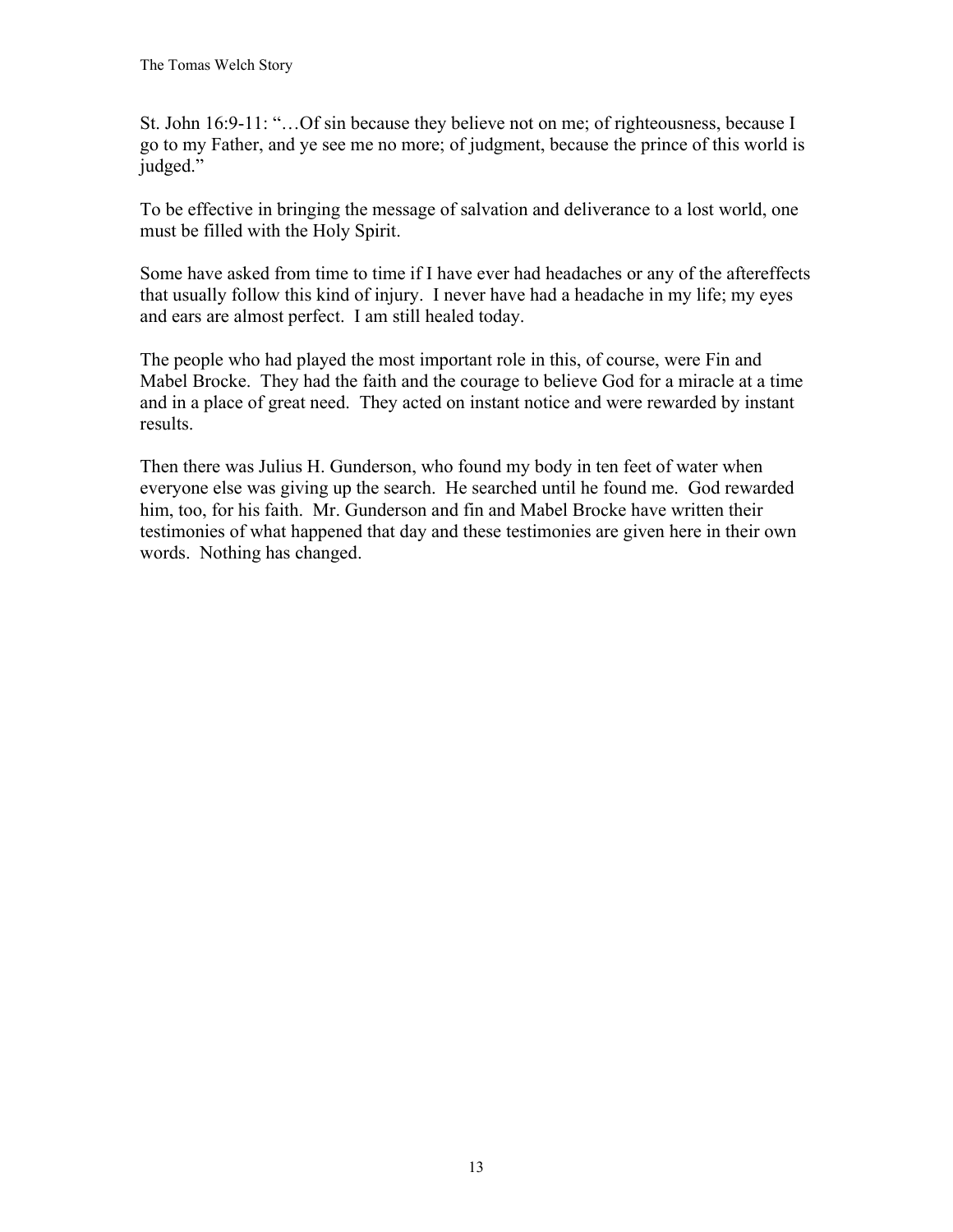### CHAPTER III

### *A Day Never to be Forgotten*

(by Fin & Mabel Brocke)

I had gone over the hillside to pick some berries, but the rain had chased me in. I was within a few yards of our house when I saw my husband coming, walking fast, and he called to me and said, "Mamma, Tommy fell and he is dead."

It is just as fresh in my memory now as then, what I said and how I felt. I asked, "Why Tommy?" and I heard a voice say, "For the Glory of God." Then my husband said, "I came to get you to pray."

I went with him back to the mill office. We didn't talk but we did pray all the way. When we got back to the office the room was filled with men and there lay Tommy wrapped in a blanket on a table. His face and head were covered with blood; there was no pulse, no life. Surely we were in the presence of death. You could feel it, as well as see it.

Those men that were packed in there knew my husband. They knew he was a man of prayer, and that he had gone to get me to help him pray. They were expecting to see something happen. I went to one side of the table and my husband went to the other side. The Bible says in James 5:14 and 15: *"Is any sick among you? Let him call for the elders of the church; and let them pray over him, anointing him with oil in the name of the Lord: and the prayer of faith shall save the sick and the Lord shall raise him up; and if he have committed sins, they shall be forgiven him."*

My husband annointed him with oil according to the Scripture, and then he said, "Mabel, you pray." I placed on hand on his head and the other on his heart. A young man standing near took my hand off Tommy's head and said, "Can't you see that is where he is hurt?" It wasn't a long prayer. We just asked God to be merciful and raise him up. First we saw his eyelids move just a little; then the tears began to come and he tried to talk. He said, "What happened?" The words were far apart, as though they were coming from a far country. Then he said, "I can't help it now." More life came into him and the men standing around were all amazed and happy. They had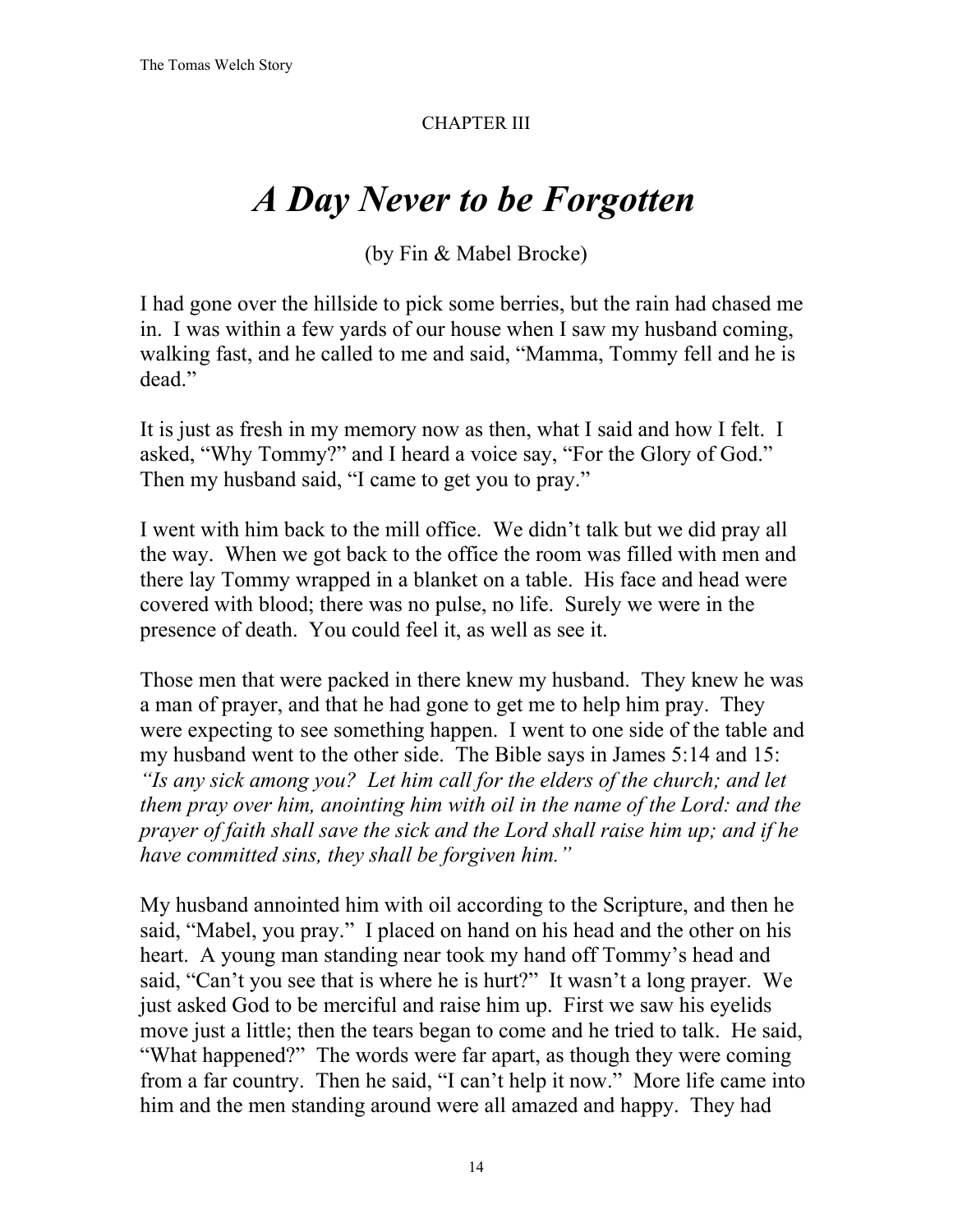seen a miracle. The boss had called Portland for an ambulance soon after Tommy fell, and we knew it would be coming soon.

When they got him to the hospital, he was taken into surgery and they cleaned the wounds in his head and put a lot of stitches inhis scalp. Seven ribs on his left side were broken; they bandaged him up for that. It took a long time to do all this and we waited until they brought him out of surgery. He didn't say anything so we asked him if he had any pain. He said, "No." They took him to the intensive care ward, and then he asked the nurse if he could have something to eat. They did give him something to eat before we left him to go back to the mill. My husband was the chief engineer so we had to go back that night.

I returned to the hospital the next morning. The doctors asked me not to stay long; they did not hold out much hope that he would live. It was hard for Tommy to talk and his words came very slowly. He said, "I have something to tell you. You know I was dead for a while, but I found myself way off in a wilderness. It was as if a huge magnet were drawing me into it, and a lot of other people too, and there was no way to get out. I saw my uncle and a boy I went to school with. There was a great big lake of fire and I felt as if I were being drawn into it. I was afraid. Then I saw Jesus coming from a way off. He came closer and was going on by, and I said, 'If He would only turn and look at me He would save me.' Then Jesus looked at me and I heard you praying. I opened my eyes as soon as I could and I saw you."

I had to leave then, but later on he told us about all the things he had seen. He talked a lot about the lake of fire and the ones there. He said there was not anybody in the fire, but they were in a prison waiting and there was no way to escape.

The next time we saw Tommy was on a Friday night, after work. We did not know about what had taken place in the hospital that morning. When we got to my sister's home in Portland, we found that he was no longer in the hospital and that he had been instantly healed and had left the hospital about eleven o'clock that morning. He was in the hospital just four days. He went back to the mill with us that night and was back to work on Saturday.

Sunday night he told his experience at the little schoolhouse near the mill. The entire mill crew and their families were there. Many could not get inside the building; it was too small. They had seen a miracle. Now they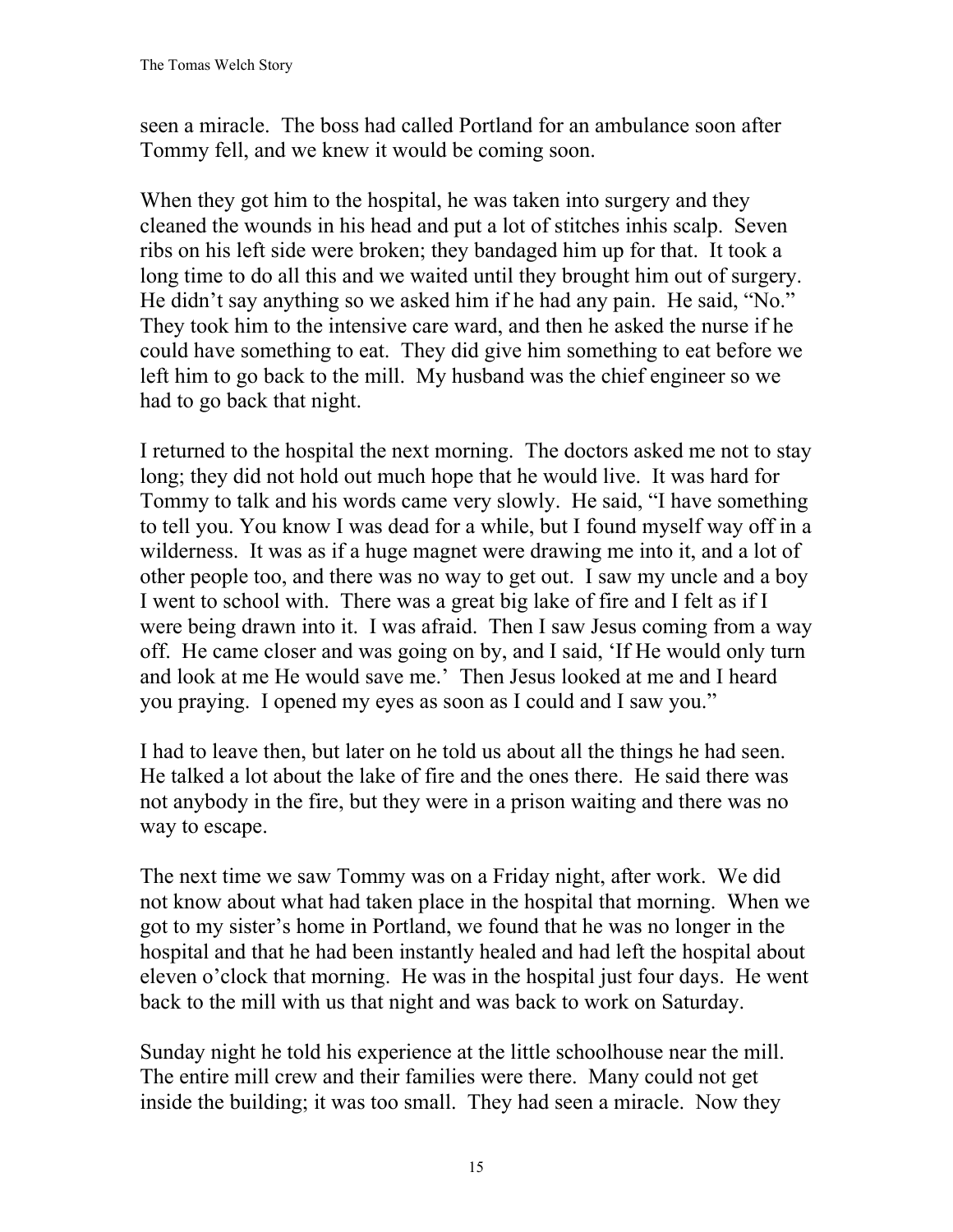wanted to hear about it. Needless to say, we were very grateful to God for letting us have a part in this great thing that He had done. Tommy has kept his word and has been telling his story and preaching faith and deliverance ever since. Have faith in God. He never fails when we believe.

Thorfin Brocke Mabel E. Brocke

This is the endorsed statement of Mr. J.H. Gunderson, 1703 S.E. 16<sup>th</sup> Avenue, Portland, Oregon:

I, J.H. Gunderson, was at the Palmer Mill looking for a job and visiting Fin Brocke on July 1, 1924, when at about one-thirty in the afternoon Tom fell and I witnessed this miracle of faith.

A locomotive engineer sitting in his cab saw Tom fall. He ran from his locomotive down into the main engine room to tell Mr. Brocke what had happened.

The mill was shut down and Mr. Brocke and I and others went to recover Tom, but he had fallen into the water, which was ten feet deep at this point. We had a hard time finding him because the water was dirty and we were fishing for him with pike poles with long handles. After some time, another man gave me the pole he was using and I began probing the water deep down because I felt that he must be on the bottom. This was right because after some time of this kind of searching I hooked onto his clothes and pulled his body near enough for us to get our hands on him, and we pulled him out. He was dead. There was no life in him at all. His head was smashed in on top and blood was everywhere.

Mrs. Brocke got word and came down to the mill. When she saw Tom lying there still and dead, she knelt down and put her hand on his head. The blood oozed out between her fingers as she cried out to God to spare his life and save his soul because Tom was not a Christian. As she cried out and prayed, I saw life come back into Tom and he moved for the first time since we had recovered him from the water. Then he opened his eyes and asked, "What happened?"

Over these years I have thanked God many times for the privilege I had of seeing a dead man come back to life in answer to prayer. I stood on the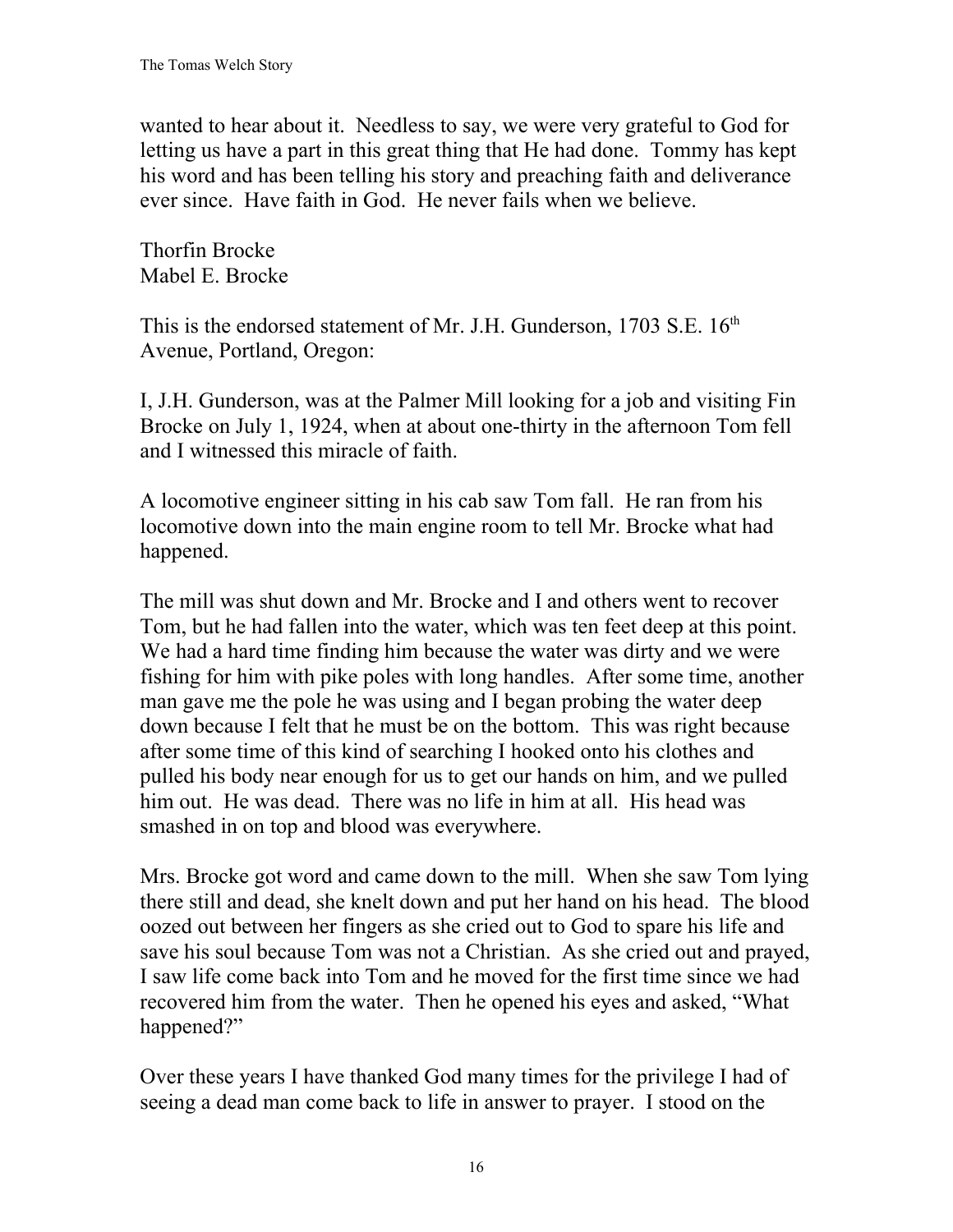bank of that pond for at least thirty minutes while other men were fishing for his body. I was watching for air bubbles or some sign of where he was. I never did see any air bubbles. There was no water in his lungs. He never had breathed in all that time he was under the water. One of the men who had been trying to find Tom had given up and handed me his pike pole. I pushed it down deep and it hooked onto his clothing. He must have been near the bottom. It must have been all of forty-five minutes to one hour from the time he fell until Mrs. Brocke prayed for him in the mill office.

This is my testimony as I saw it happen. I pulled Tom to the surface myself, and witnessed the miracle of life restored in him. I thank God for what I saw that day, and I thank God for the privilege of telling it here. It changed my life. It is the truth.

Julius H. Gunderson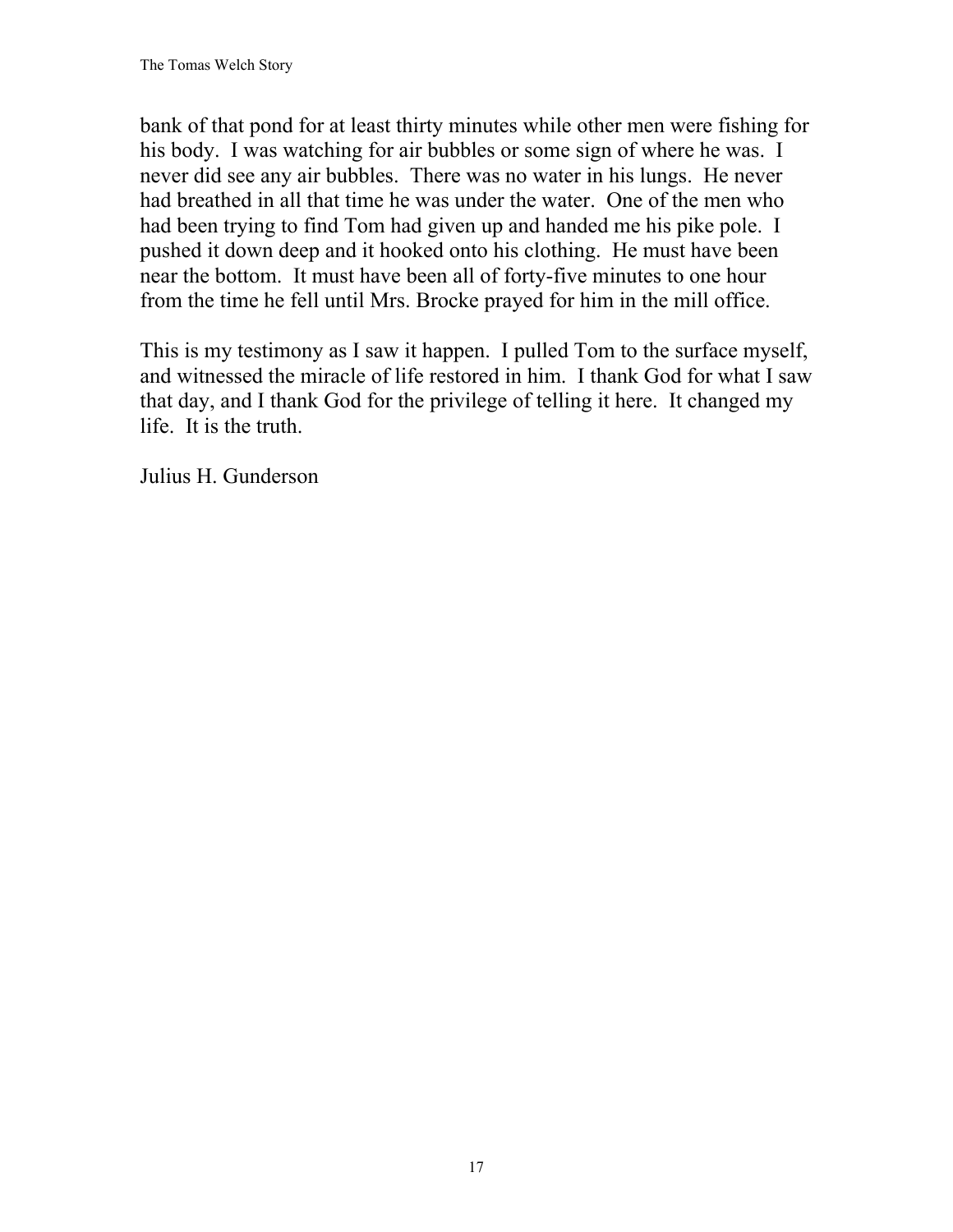### CHAPTER IV

### *What I Saw During the Hour of Death*

Many people today, especially the teenages and young adults in their early twenties, who come to special meetings and hear this testimony, ask me for Bible references on the lake of fire. Just recently a group of young thirtyfive young adults asked me to write down the Scripture references for them because they did not know how to search them out. They also said they had never heard any evangelist or pastor preach on this subject, and most of them seemed to be surprised to find that there really is such a place spoken of in the Bible. They were very familiar with the term hell, but knew nothing about the lake of fire.

Due to the fact that I saw the lake of fire and that I promised the Lord I would tell what I had seen, I feel that those who read this testimony should also read what the Bible says about the lake of fire and its ultimate purpose, and have therefore prepared this Bible reference:

Romans 6:23 – "For the wages of sin is *death*; but the gift of God is eternal life through Jesus Christ our Lord."

In Revelation 1:19 John received an instruction from Jesus Christ, "Write the things which thou has seen, and the things which are, and the things which shall be hereafter." This is past, present and future.

The important thing here is that John was told *to write the things which he had seen.* It's easy to describe something you have seen. Revelation 1:2 says John "bare record…of the testimony of Jesus Christ, and of all things that he saw." A recordis information that is preserved in writing so it will not be forgotten. Revelation 1:11 says, "What thou seest, write in a book, and send it to the seven churches which are in Asia."

We must bear in mind here that John is talking about the things at which he had been looking, and leaving a record of them for all future generations.

In Revelation 19:19, 20, John says: "And I saw the beast…And the beast was taken, and with him the false prophet…these both were cast alive into a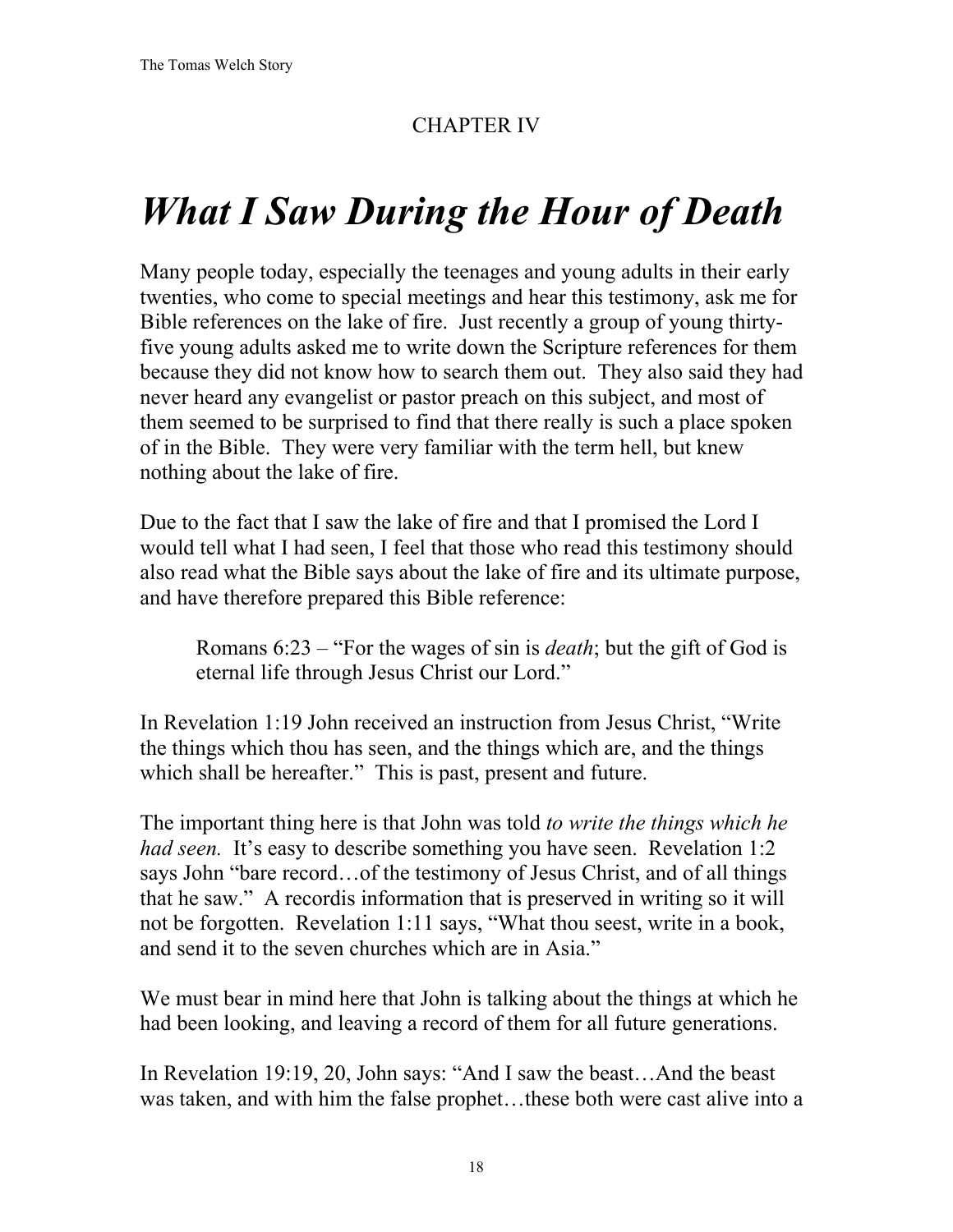*lake of fire buring with brimstone*." This will be the final curtain for these two; they will never get out. They are mentioned again after a one-thousand year period. Revelation 20:10, "And the devil…was cast *into the lake of fire and brimstone*, where the beast and the false prophet are." Revelation 20:3 clearly indicates that Satan will be held captive in the "bottomless pit" for a thousand years, and then he will be turned loose again to deceive. Verses 7 and 8: "And when the thousand years are expired, Satan shall be loosed out of his prison. And shall go out to deceive the nations…" Verse 9 shows that judgment will come as it did on Sodom in the days of Lot, "…a fire came down from God out of heaven."

Verse 10 then says, "And the devil…was cast *into the lake of fire and brimstone*, where the beast and the false prophet are." These two had been cast alive into the lake of fire a thousand years previous to this and they are still here. And the last of verse 10 declares, "…and they shall be tormented day and night forever and ever."

Then in Revelation 20:11-13 we see the great white throne judgment. Verses 12 and 13 state that all the small and the great that had ever lived were called to stand before God and they were judged, "every man according to his works." Then verses 14 and 15 declare, "Death and hell were cast into the lake of fire and whosoever was not found written in the book of life was cast into the lake of fire."

Also in Revelation 21:6-8, John wrote these words: "And He said unto me, It is done." These words of a great hope are real for some, and words of dreadful finality for others. It is done – He has done all He can do. In verses 6 and 7: "I will give unto him that is athirst of the fountain of the water of life *freely*. He that overcometh shallinherit all things, and I will be his God, and he shall be My son." But verse 8, "But the fearful, and unbelieving, and the abominable, and murderers, and whoremongers, and sorcerers, and idolaters, and all liars, shall have their part in the lake which burneth with fire and brimstone: which is the second death." There will be no appeal from this final sentence. Romans 6:23: "The wages of sin is death."

II Thessalonians 1:7-9: "And to you who are troubled rest with us, when the Lord Jesus shall be revealed from heaven with his mighty angels, in flaming fire taking vengeance on them that know not God, and that obey not the Gospel of our Lord Jesus Christ: who shall be punished with everlasting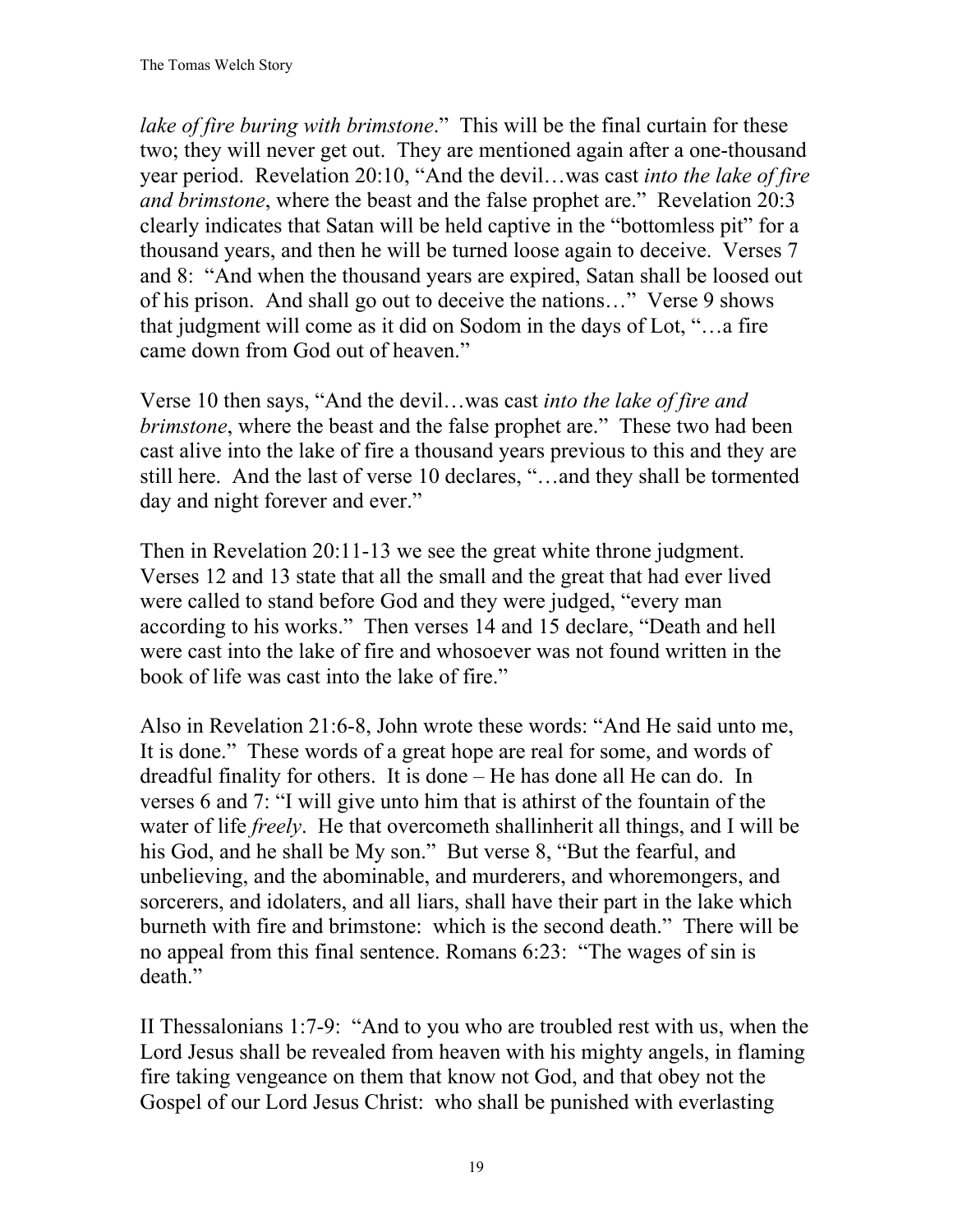destruction from the presence of the Lord, and from the glory of his power." Phillips' translation quotes it this way: "Their punishment will be eternal exclusion from the radiance of the face of the Lord and the glorious majesty of his power."

St. John did see the *lake of fire*. I saw the *lake of fire*. There most certainly is such a place in existence now, and the Bible very clearly tells us why it is in existence. Perhaps the most eloquent illustration is in Matthew 13:40-43, "As therefore the tares are gathered and burned in the fire, so shall it be in the end of this world. The Son of Man shall send forth his angels, and they shall gather out of his kingdom all things that offend and them which do iniquity; and shall cast them into a furnace of fire: there shall be wailing and gnashing of teeth. Then shall the righteous shine forth as the sun in the kingdom of their Father. Who hath ears to hear, let him hear."

Published by CHRIST FOR THE NATIONS P.O. Box 24910 Dallas, TX 75224